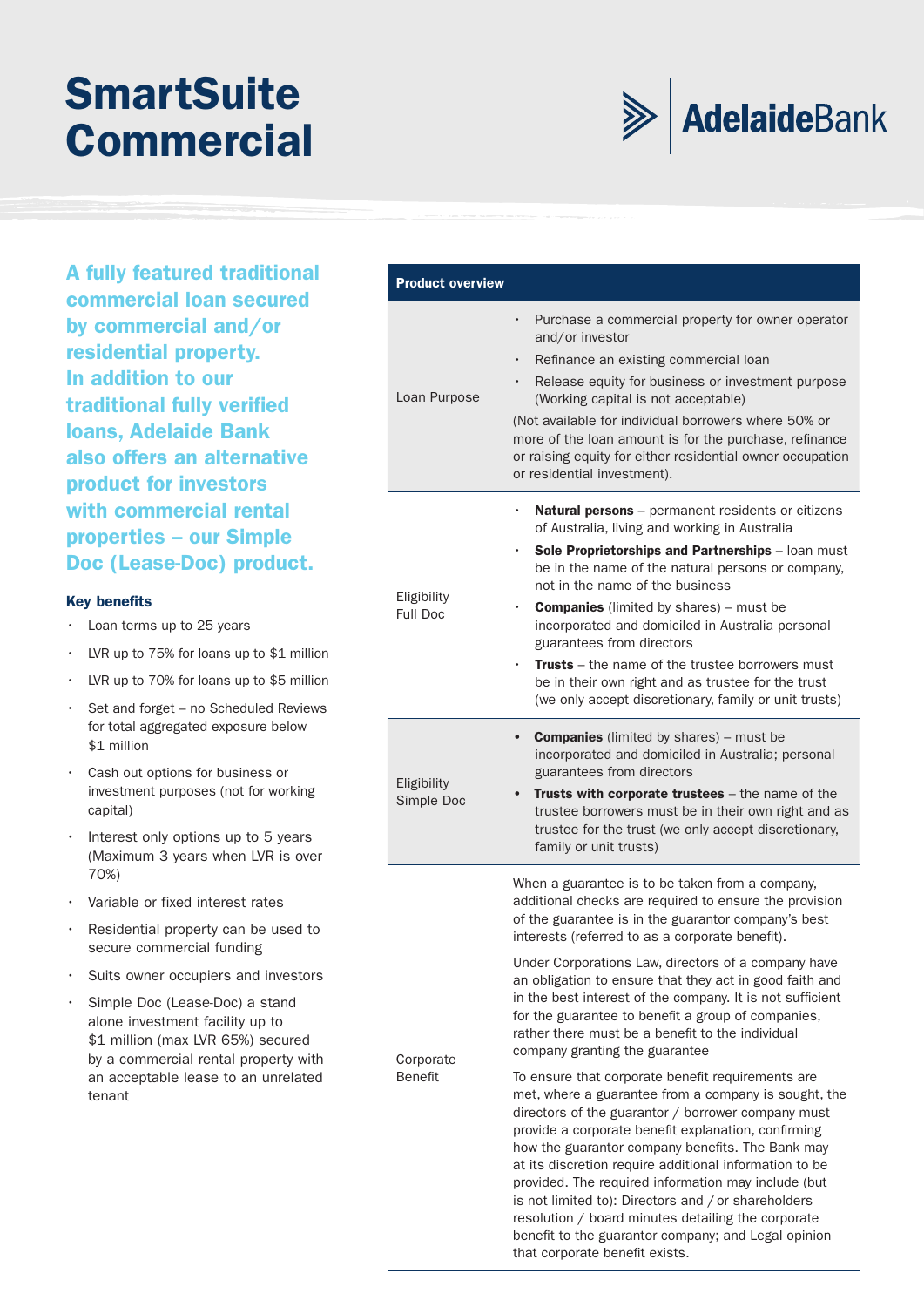| <b>The Detail</b>                 |                                                                                                                                                                                                                                                                                                                                                                    |
|-----------------------------------|--------------------------------------------------------------------------------------------------------------------------------------------------------------------------------------------------------------------------------------------------------------------------------------------------------------------------------------------------------------------|
| Repayment type<br>options         | Principal and Interest<br>Interest Only                                                                                                                                                                                                                                                                                                                            |
| Interest rate options             | Variable rate<br>Fixed rate terms of 1-5 years                                                                                                                                                                                                                                                                                                                     |
| Additional repayments             | Variable Rate - extra repayments can be made at any time without penalty<br>Fixed Rate - maximum of \$20,000 per annum in excess of normal repayments is<br>permitted, after which break costs may apply                                                                                                                                                           |
| Redraw                            | Redraw available – free electronic redraw for amounts over \$1; manual redraw requests \$50                                                                                                                                                                                                                                                                        |
| Loan terms                        | 5-25 years                                                                                                                                                                                                                                                                                                                                                         |
| Minimum Ioan amount               | \$150,000                                                                                                                                                                                                                                                                                                                                                          |
| <b>Total Assessed</b><br>Exposure | \$6 million for total product suite                                                                                                                                                                                                                                                                                                                                |
| Full recourse loan                | Yes                                                                                                                                                                                                                                                                                                                                                                |
| <b>General Security Deed</b>      | Required where the total aggregated exposure is \$1 million or more                                                                                                                                                                                                                                                                                                |
| Loan splits                       | Available (\$100 per split)                                                                                                                                                                                                                                                                                                                                        |
| Repayment options                 | Monthly repayments must be made prior to or on the anniversary date of settlement<br>(irrespective of any additional repayments)<br>Any loans settled on or after the 28th of the month will have repayments due on the 28th<br>of the month<br>Weekly or fortnightly repayments are also permitted<br>Repayments must be made via a direct debit                  |
| Loan statements                   | Semi-annually in June and December                                                                                                                                                                                                                                                                                                                                 |
| Phone/Online banking              | Available                                                                                                                                                                                                                                                                                                                                                          |
| Rate conversion                   | Convert to a fixed rate at any time (loan variation fee of \$150 is payable)<br>Applications will be made effective from the monthly anniversary date and must be<br>received a minimum of 14 days before the monthly due date<br>At the end of the fixed term, re-fix immediately at no charge, or revert to the SmartSuite<br>Commercial benchmark variable rate |
| Fees                              | Application fee<br>Loans $<$ \$1 million $-$ \$500 fee<br>Loans $> $1$ million - 0.50% of loan amount<br>Service fee - \$25 monthly<br>Deferred establishment fee $-1.5\%$ of the contracted loan amount if the loan is discharged<br>within 48 months of settlement<br>(For information on other fees, see SmartSuite Commercial Fees and Charges Guide)          |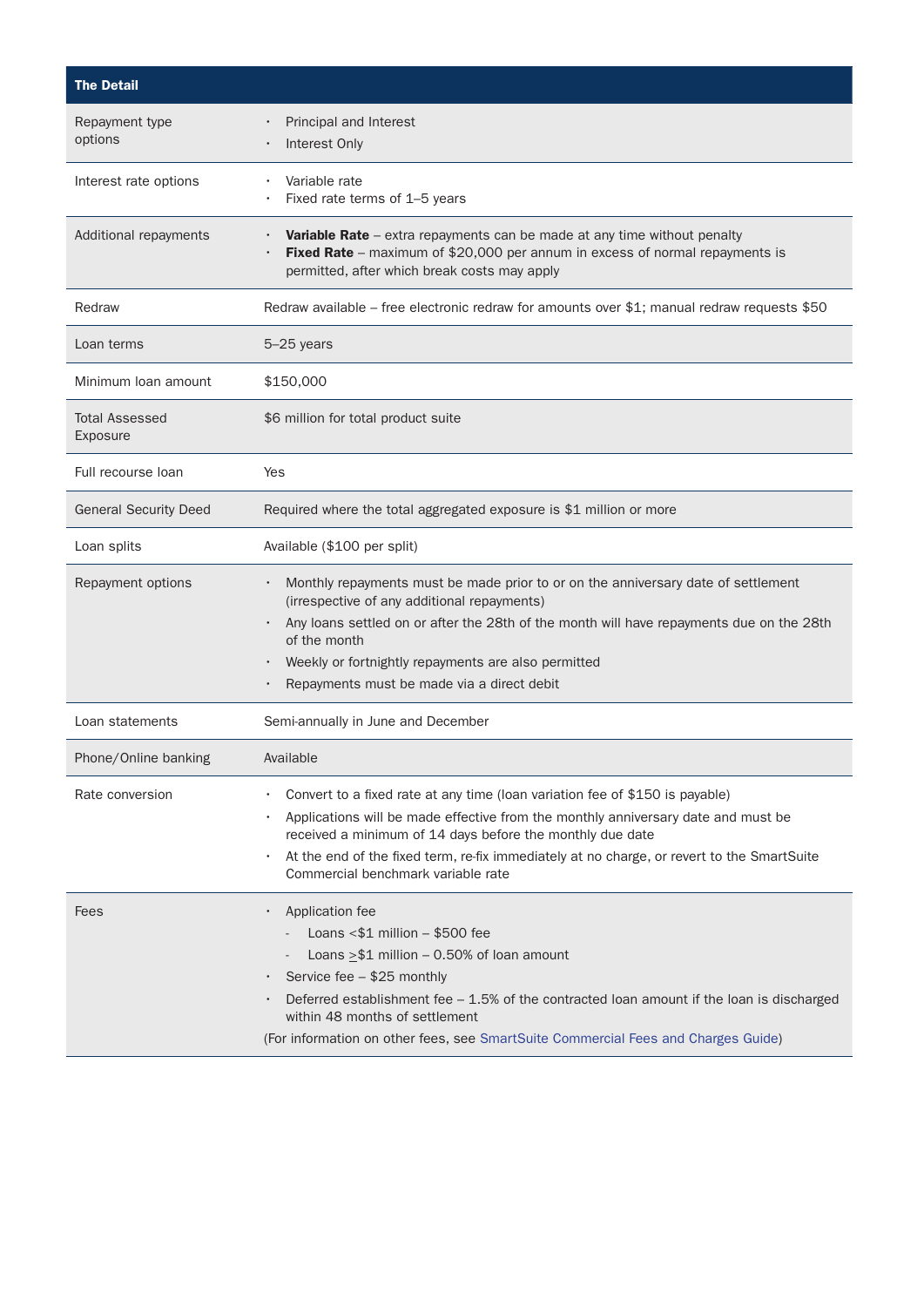| The Detail (cont.)                |                                                                                                                                                                                                                                                                                                                                                                                                                                                                                                                                                                                    |                                                                                                                                                                                                                                                                                                                                                                                                                                                                                                                                                                                                                                                                        |                                                                                                                                                                                                                                                                                                                                                |
|-----------------------------------|------------------------------------------------------------------------------------------------------------------------------------------------------------------------------------------------------------------------------------------------------------------------------------------------------------------------------------------------------------------------------------------------------------------------------------------------------------------------------------------------------------------------------------------------------------------------------------|------------------------------------------------------------------------------------------------------------------------------------------------------------------------------------------------------------------------------------------------------------------------------------------------------------------------------------------------------------------------------------------------------------------------------------------------------------------------------------------------------------------------------------------------------------------------------------------------------------------------------------------------------------------------|------------------------------------------------------------------------------------------------------------------------------------------------------------------------------------------------------------------------------------------------------------------------------------------------------------------------------------------------|
| <b>Annual Reviews</b>             | <\$1 million - no Annual Review required<br>≥\$1 million - Full Review required<br><b>Full Review:</b><br>Valuation required every 3 years**<br>** Valuation costs to be borne by Adelaide Bank                                                                                                                                                                                                                                                                                                                                                                                    | Scheduled reviews are based on Total Aggregated Exposure (T.A.E)*:<br>*T.A.E. aggregate of all loans for any borrower and/or borrower group                                                                                                                                                                                                                                                                                                                                                                                                                                                                                                                            |                                                                                                                                                                                                                                                                                                                                                |
| Acceptable security<br>properties | Commercial property (including offices)<br>Retail property (including shops)<br>Residential property<br>Maximum of 3 properties for each loan<br>Note:<br>Specialised security is not acceptable<br>Unacceptable security types:<br>- Abattoirs<br>- Bed and Breakfast<br>- Boarding Houses<br>- Breweries<br>- Brick Works<br>- Brothels<br>- Caravan Parks<br>- Cemeteries<br>- Child Care Centres<br>- Clubs<br>- Construction Sites<br>- Contaminated Sites<br>- Foundries<br>- Funeral Parlours<br>- Gasworks<br>- Hotels/Motels<br>- Ice Works/Cold Stores<br>- Laboratories | A range of property types are acceptable as security including:<br>Industrial property (including warehouses and workshops)<br>All security properties must be general purpose<br>Registered first mortgage only (no second or subsequent mortgages)<br>- Land Banks/Speculative/<br>Vacant Land<br>- Marinas<br>- Mills<br>- Nightclubs and Pubs<br>- Nursing Homes<br>- Places of Worship<br>- Powder Coating Businesses<br>- Properties above snow line<br>- Properties under 50m <sup>2</sup><br>- Purpose Built Premises<br>- Quarries<br>- Reception Centres<br>- Residential Properties<br>> 10Ha in Size<br>- Resorts<br>- Retirement Villages<br>- Roadhouses | - Rural Property<br>- Sawmills<br>- Schools<br>- Service Stations<br>- Serviced Apartments<br>- Speculative Developments<br>- Sporting Centres<br>- Student Apartments<br>- Tanneries<br>- Theatres/Film Studios<br>- Theme Parks<br>- Time Share<br>- Truck/Car Wash<br><b>Businesses</b><br>- Vineyards/Wineries<br>- Wrecking/Smash Repairs |
| Acceptable security<br>locations  |                                                                                                                                                                                                                                                                                                                                                                                                                                                                                                                                                                                    | Capital cities and major regional centres (generally defined as populations over 100,000)<br>Refer to the SmartSuite Commercial Location Guide for more details -<br>http://www.brokers.adelaidebank.com.au/downloads/COM_location_guide.pdf                                                                                                                                                                                                                                                                                                                                                                                                                           | For Residential securities, standard Adelaide Bank Category 1 and 2 location Policy applies                                                                                                                                                                                                                                                    |